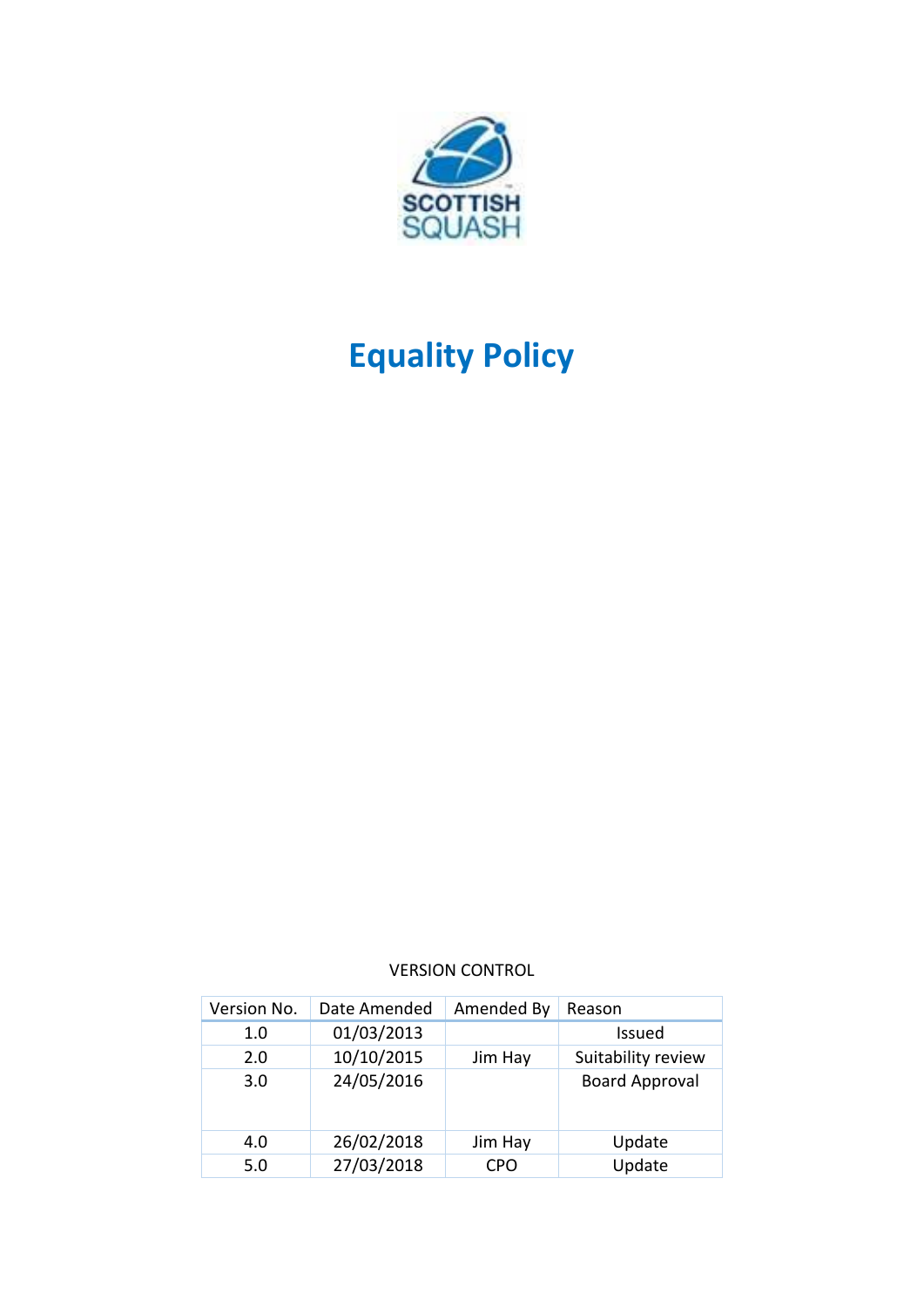# **FOREWORD**

Scottish Squash is committed to the principles of equality of opportunity and will comply fully with the Equality Act 2010. Scottish Squash is responsible for and will ensure that all participants of squash are treated fairly and equally regardless of age, disability, gender identity, sexual orientation, race, ethnic origin, marital or civil partnership status, pregnancy and maternity, socioeconomic status or political belief.

Scottish Squash will work to ensure that there is open access to all those who wish to participate in all aspects of squash activities and that they will be treated fairly.

Jim Hay

Chairman

February 2018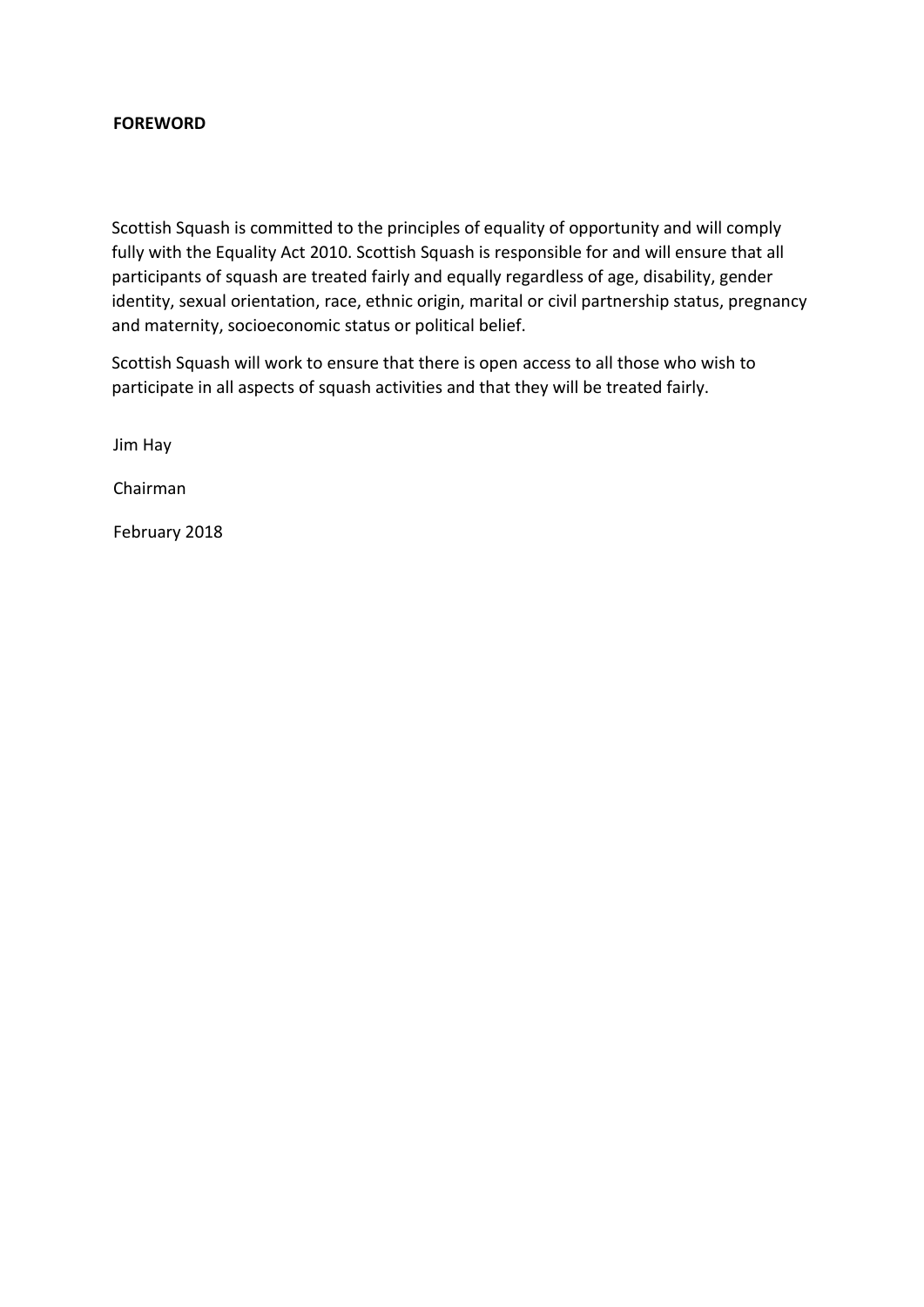# **Policy Statement**

Scottish Squash Limited endorses the principle of equality and will strive to ensure that everyone who wishes to be involved in squash, whether as casual participants, team members, volunteers, coaches, office-bearers in clubs or those within Scottish Squash Limited:

- has a genuine and equal opportunity to participate to the full extent of their own ambitions and abilities, without regard to their age, sex, gender identity, disability, marital or civil partnership status, pregnancy or maternity, religion, race, ethnic origin, nationality, colour, socioeconomic status or sexual orientation; and
- can be assured of an environment in which their rights, dignity and individual worth are respected, and in particular that they are able to enjoy their sport without the threat of intimidation, victimisation, harassment or abuse.

# **Legal obligations**

Scottish Squash Limited is committed to avoiding and eliminating unfair discrimination of any kind in squash and will under no circumstances condone unlawful discriminatory practices. The organisation takes a zero tolerance approach to any form of bullying or harassment. Examples of the relevant legislation and the behaviours in question are given in the Appendix.

# **Positive action**

The principle of Equality goes further than simply complying with legislation; it entails taking positive steps to counteract the effects of physical or cultural barriers – whether real or perceived – that restrict the opportunity for everyone to participate equally and fully.

Scottish Squash Limited will therefore seek to institute, support or contribute to appropriate measures or initiatives that enable access to squash and participation in associated activities by people from any group that is under-represented in the sport or has difficulty accessing it.

## **Implementation**

The following steps will be taken to publicise this policy and promote sports equality in squash:-

- A copy of this document will be published on the Scottish Squash Limited Website.
- Scottish Squash Limited's Chairman will take overall responsibility for ensuring that the policy is observed.
- The Board of Scottish Squash will take full account of the policy in arriving at all decisions in relation to activities of Scottish Squash Limited.
- Scottish Squash Limited will collaborate fully with any surveys or other initiatives designed to assess the level of participation of different sections of the community in squash and will take account of the findings in developing measures to promote and enhance sports equality in squash.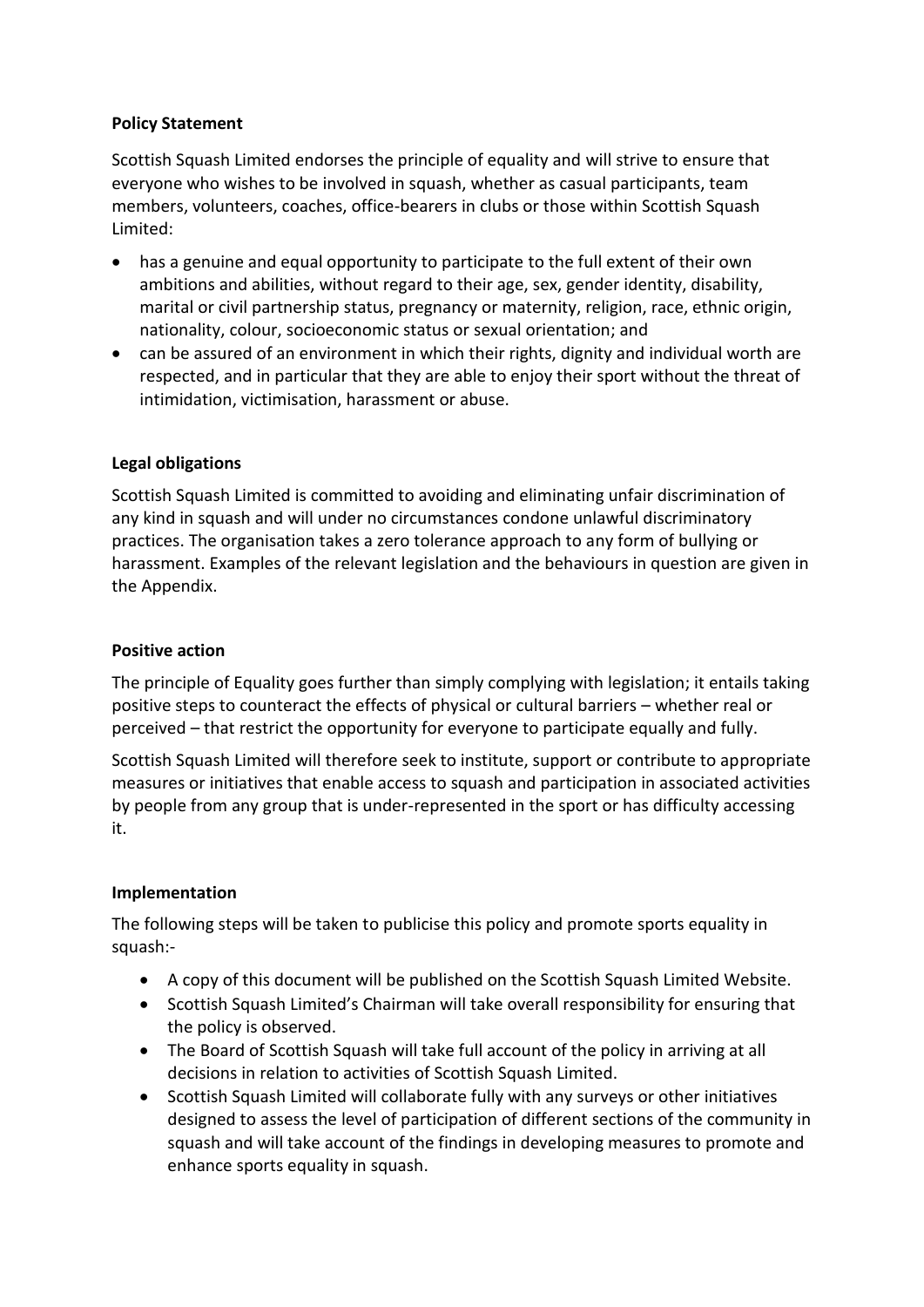- Scottish Squash Limited will provide access to training for all of its Board Members and staff to raise awareness of both collective and individual responsibilities. All Scottish Squash Limited accredited and licensed coaches will be equality and diversity trained.
- It will be a condition of Scottish Squash Limited membership that member clubs:
	- o formally adopt this policy, or produce their own equality and diversity policy in terms that are consistent with it; and
	- o take steps to ensure that their Committees, members and volunteers behave in accordance with the policy, including where appropriate taking disciplinary action under the Club's constitution; and
	- o ensure that access to membership is open and inclusive
	- o support such measures and initiatives that Scottish Squash Limited may institute or take part in to advance the aims of this policy.
- It will be a condition of Scottish Squash Limited membership that individual and corporate members
	- o commit to act in accordance with this policy; and
	- o support such measures and initiatives that Scottish Squash Limited may institute or take part in to advance the aims of this policy.

# **Responsibility, Monitoring and Evaluation**

The Board of Scottish Squash Limited will be responsible for ensuring the implementation of this policy.

The Board will review all Scottish Squash Limited activities and initiatives against the aims of the policy on an annual basis, and the Chairman will report formally on this issue at the AGM.

The Board, or where appropriate a designated project leader, will review any measures or initiatives that Scottish Squash Limited may institute or take part in to promote and enhance equality in squash and will report their findings formally to the AGM.

The Board will review the policy itself at intervals of no more than three years, (or when necessary due to changes in legislation) and will report with recommendations to the AGM.

# **Complaints and Compliance**

Scottish Squash Limited regards all of the forms of discriminatory behaviour, including (but not limited to) behaviour described in the Appendix as unacceptable, and is concerned to ensure that individuals feel able to raise any bona fide grievance or complaint related to such behaviour without fear of being penalised for doing so.

Appropriate disciplinary action will be taken against any employee, member or volunteer who violates Scottish Squash Limited's Equality and Diversity Policy.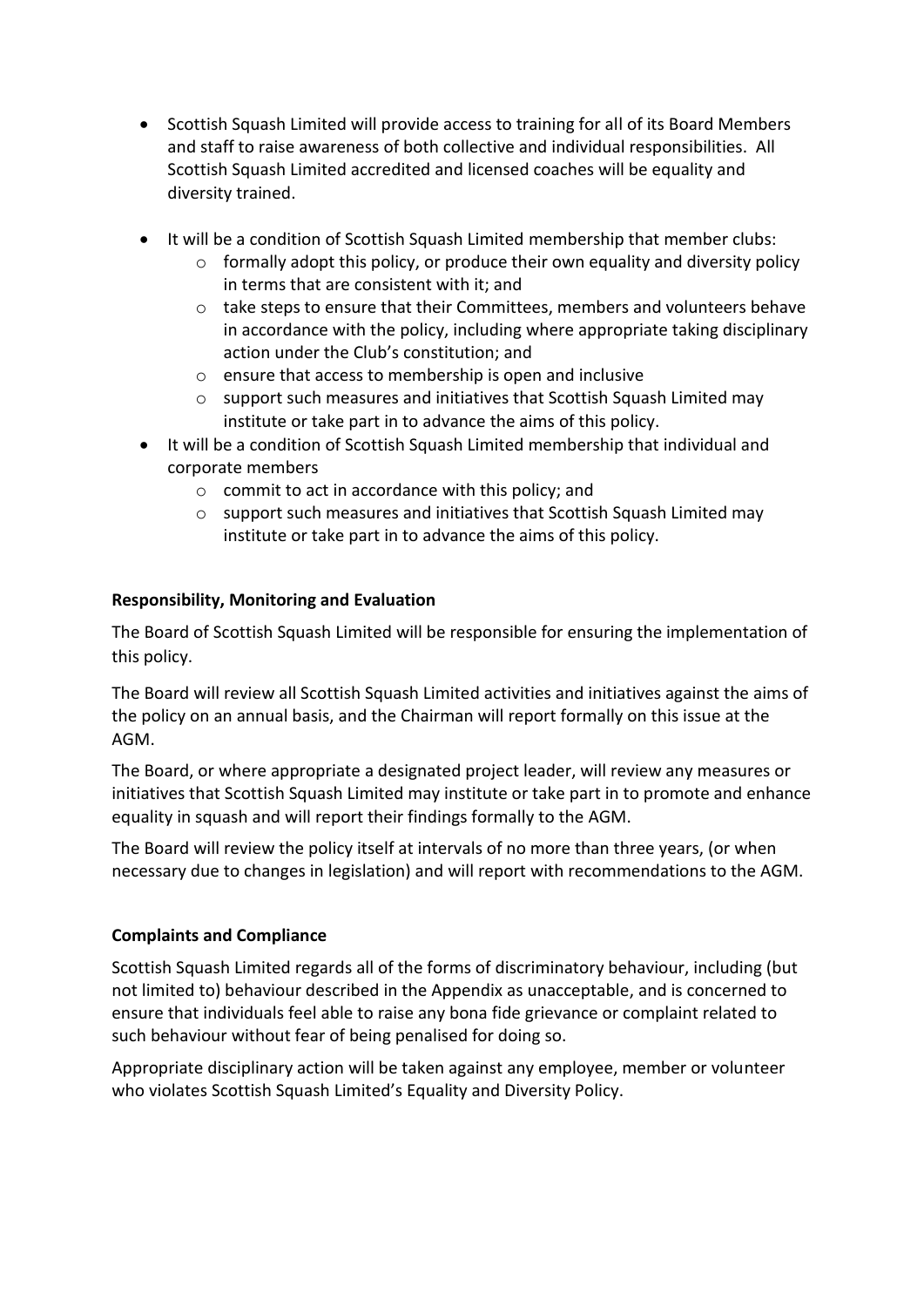Any person who believes that he or she has been treated in a way that they consider to be in breach of this policy by a member club, individual member or corporate member of Scottish Squash Limited, should first complain to that person or organisation. If this does not resolve the matter, or in the case of allegations of discriminatory behaviour against Scottish Squash Limited itself, the person may raise the matter by writing directly to the Chairman. Contact details are available on the Scottish Squash Limited website or office.

The Chairman will investigate the complaint personally or appoint a Board member to do so. The investigation will be conducted impartially, confidentially, and without avoidable delay. Any person or organisation against whom a complaint has been made will be informed of what is alleged and given the opportunity to present their side of the matter.

The outcome of the investigation will be notified to the parties in writing and reported to the Scottish Squash Limited Board. If the investigation reveals unacceptable discriminatory behaviour on the part of an individual member, corporate member, or member club the Board may impose sanctions on that person or organisation in line with Scottish Squash Limited's Articles. Sanctions may range from a written reminder concerning future conduct up to and including temporary or permanent expulsion from Scottish Squash Limited membership. In deciding what sanction is appropriate in a particular case the Board will consider the severity of the matter and take account of any mitigating circumstances.

Where the violation of the Equality Policy by way of harassment, victimisation or discrimination amounts to a criminal offence, the appropriate authority will be informed.

In the event that an individual or organisation associated with Scottish Squash Limited is subject to allegations of unlawful discrimination in a court or tribunal, the Scottish Squash Limited Board will co-operate fully with any investigation carried out by the relevant lawful authorities and, subject to the outcome, may consider taking action as above in relation to the matter concerned.

Scottish Squash Limited Board February 2018